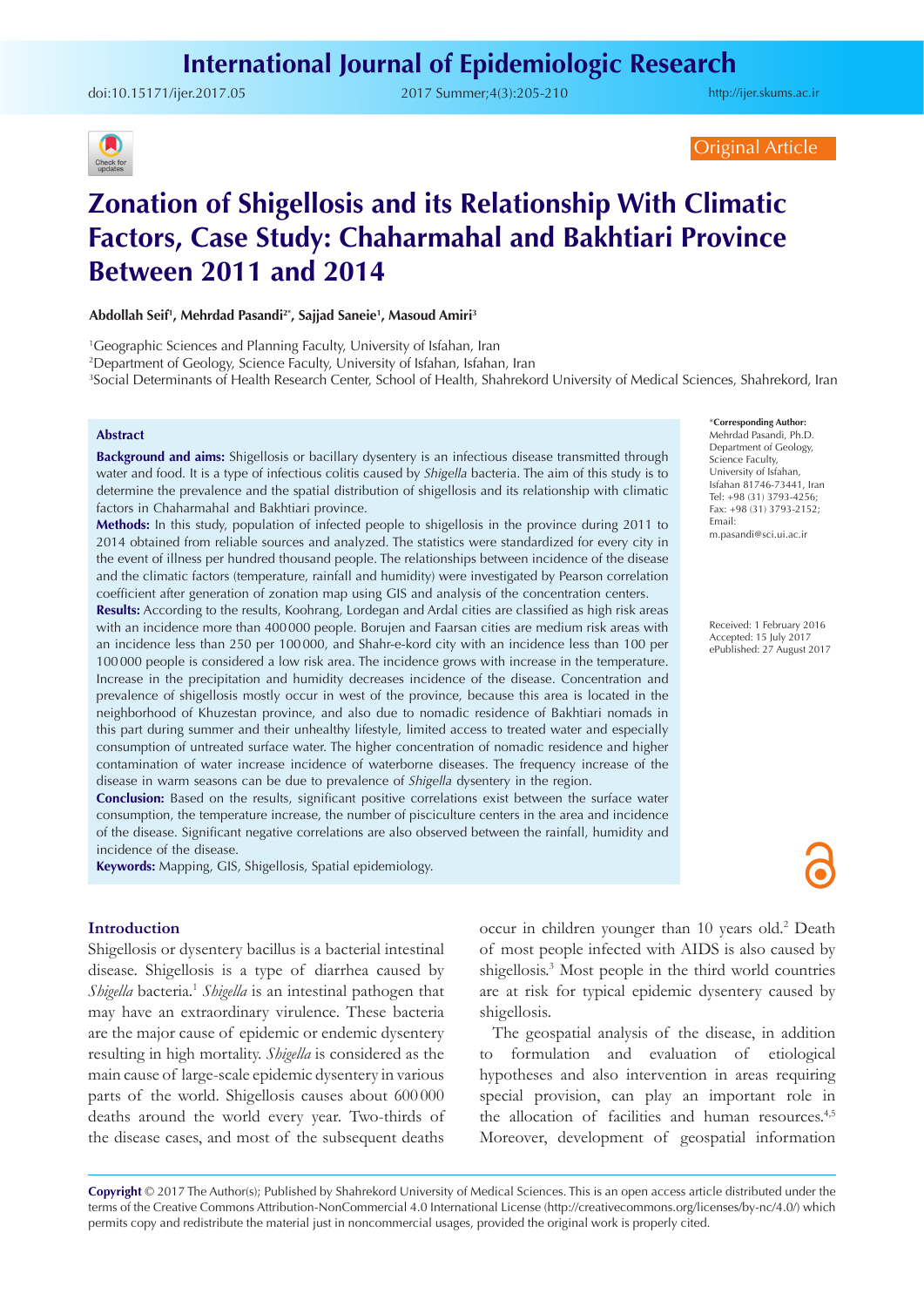systems during the past thirty years, has provided more advanced capabilities to study the geographical patterns.6,7 Most of the environment-borne diseases are transmitted through water and food.<sup>8</sup> Removal of these pathogens from water is of great priority due to the high mortality and spread rates in communities.<sup>9,10</sup>

Iran is a risky area for this disease and therefore establishment of a comprehensive spatial database of diseases and determination of environmental factors affecting them, are increasingly necessary. Since no study has been carried out on the food and water-borne diseases in Chaharmahal and Bakhtiari province, this study aims to determine the incidence and prevalence of shigellosis in different cities of the province. Analysis of factors influencing the disease would not be possible neglecting spatial distribution and natural factors associated with it. In this study, in addition to mapping the spatial distribution of shigellosis in the province, the influencing climatic factors are also analyzed.

#### Background of the Research

Snow<sup>11</sup> investigated the epidemiology of cholera in several cities of the United Kingdom including Birmingham, London and Manchester. He mapped the distribution of cholera and concluded that the disease occurs with spread of a deadly poison in the digestive tract. He noted that the poison could contaminate drinking water. He also pointed out that consumption of healthy drinking water resources, which are not contaminated with domestic waste water, is an effective way to prevent this disease.

Clarke et  $al^{12}$  assessed prevalence of the gastrointestinal diseases and Guinea worm in central Africa. In this research, the distribution of Guinea worm disease in the eastern state of Benin was studied and influences of sanitation and public awareness on prevalence of the disease were evaluated.

Navarra and Tubiana13 examined climatic changes and infectious diseases in the eastern Mediterranean region and suggested that climatic changes may cause prevalence of vector-borne diseases not already existed in susceptible areas.

Hooshvar<sup>14</sup> studied common diseases in Iran and concluded that many diseases such as leishmaniosis are highly dependent on the average temperature, moisture and vegetation.

Raeisi et  $al<sup>15</sup>$  examined and mapped the spatial distribution of multiple sclerosis in Chaharmahal and Bakhtiari province and concluded that the distribution of the disease is relatively higher in urban areas and main centers of the disease are concentrated in eastern part of the province.

## **Methods**

# The Study Area

Chaharmahal and Bakhtiari province with an area of 16421 km2 (about 1% of the total area of Iran) is located in southwest of the mountainous belt in west of Iran (Figure 1) between N 31°9'-32°38' and E49°30'-51°26'.

Based on the political division of the country in 2011, Chaharmahal and Bakhtiari province includes 7 cities and Shahr-e-kord is its capital. The latest population of the province was 895 263 in 2011.16 58.2% of this population reside in urban areas and 41.8% in rural areas.15

The data of this disease were gathered by Statistical Centre of Iran, Chaharmahal and Bakhtiari Meteorological Administration and also health centers of the province during 2011 to 2014 were employed to map the distribution of shigellosis and the climatic factors influencing its prevalence. The Pearson correlation coefficient was calculated by SPSS® 14.0 software to determine degree of influence of the climatic factors. According to the statistics,<sup>17</sup> population of patients infected with shigellosis during 2011 to 2014 are as Table 1. The total population of the studied patients in these years was 8758 persons. Out of these, 2134 people were infected in 2011, 2286 in 2012, 1754 in 2013 and 2584 patients were recorded in 2014. Among cities of the province, the maximum and minimum numbers of infected people were recorded in Lordegan with 3180 infected people followed by Farsan with 680 cases (Table 1). Based on Table 2, no noticeable difference was observed between frequency of male and female patients.



**Figure 1.** Map of Cities of Chaharmahal and Bakhtiari Province and Location of This Province in the Map of Iran.

**Table 1.** The Total Frequency of Patients Infected to Shigellosis in the Studied Period

| Year | No. of Infected People |  |
|------|------------------------|--|
| 2011 | 2134                   |  |
| 2012 | 2286                   |  |
| 2013 | 1754                   |  |
| 2014 | 2584                   |  |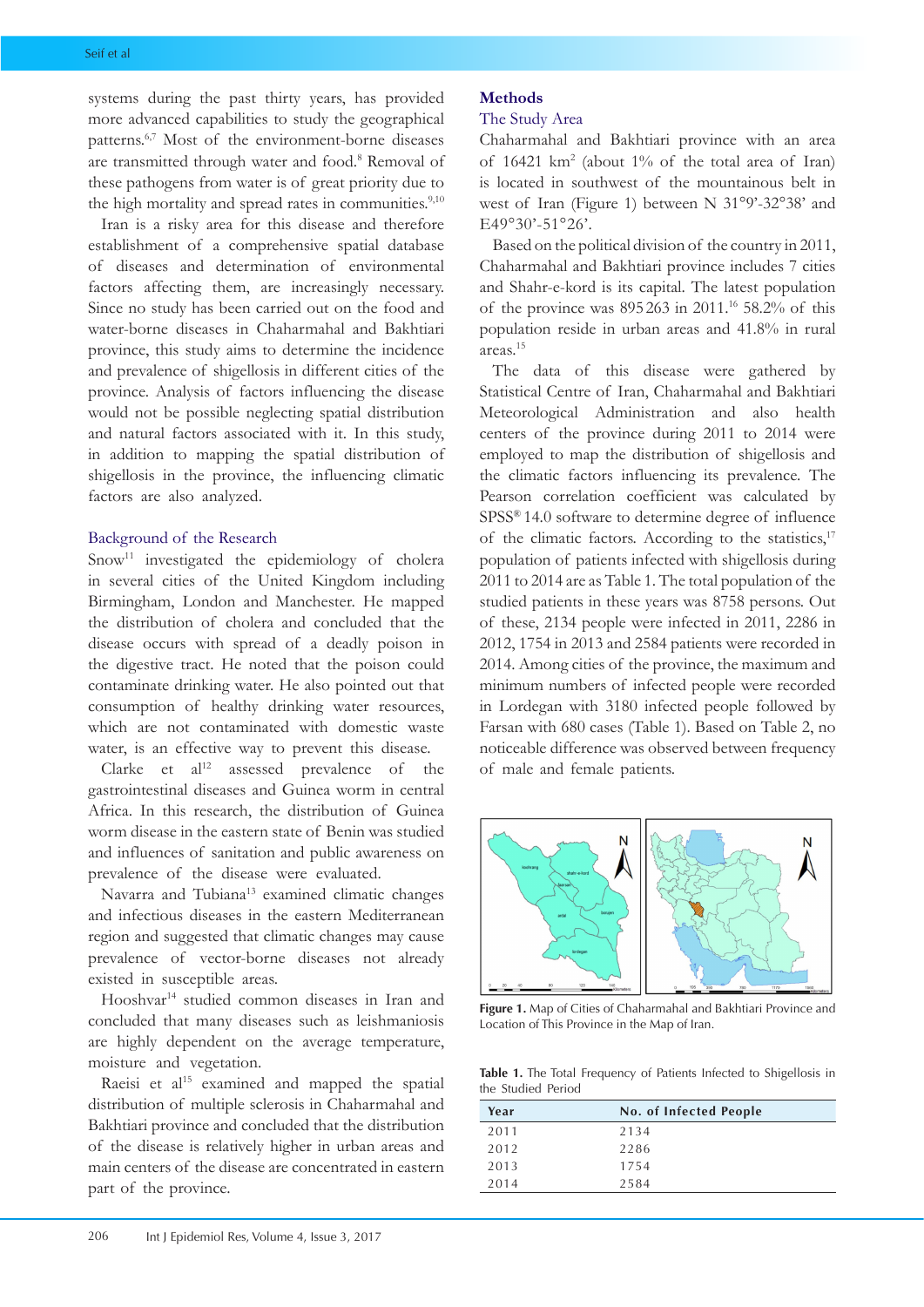| City         | 2011 |     | 2012 |     | 2013 |     | 2014 |     |              |
|--------------|------|-----|------|-----|------|-----|------|-----|--------------|
|              | M    |     | M    |     | M    |     | M    |     | <b>Total</b> |
| Ardal        | 156  | 185 | 159  | 163 | 102  | 138 | 134  | 160 | 1197         |
| Borujen      | 109  | 120 |      | 87  | 111  | 98  | 188  | 227 | 1011         |
| Shahr-e-kord | 187  | 164 | 135  | 17ء | 112  | 141 | 176  | 202 | 1234         |
| Lordegan     | 277  | 303 | 497  | 570 | 307  | 284 | 491  | 450 | 3180         |
| Faarsan      | 133  | 106 | 76   | 81  | 50   | 66  | 91   | 77  | 680          |
| Koohrang     | 139  | 21  | 91   | 77  | 69   | 82  | 103  | 89  | 77'          |

**Table 2.** The Total Number of Infected Persons in All Cities of the Province According to Gender and Year

M and F stand for male and female, respectively.

## **Results**

As the population of each city is different (Table 1), the frequency of infected persons cannot be employed to find concentration centers of the disease. Accordingly, a logical classification in accordance with the principles of epidemiology is not possible. Incidence of the disease must be calculated to find centers of shigellosis in the province. The incidences in all the cities are based on 100 000 people and the standard classification between the provinces can be carried out in terms of the incidence. Then, the 4-year average of incidences was calculated. Accordingly, the incidences of shigellosis in Koohrang with incidence of 550.71 per 100 000 and Shahrekord with an incidence of 83.83 per 100 000 are the minimum and maximum incidences in the province, respectively (Table 3 and Figure 2).To determine the prevalence centers, the incidence values were classified and the location of high or low risk centers were identified. Then the values were classified in high, medium and low categories.

Koohrang, Lordegan and Ardal have incidences more than 400 per 100 000. These cities are classified as high risk areas. One of the causes of shigellosis is nomadic residence in these areas. According to the 2014 statistics, 14 657 families (i.e., 126 039 persons) had nomadic residence in Chaharmahal and Bakhtiari province. About 14 520 families out of this spent summers in west of the province.

This part is a mountainous area. Limited standard sanitary services can be the main reason for the prevalence of the disease in this region. Settling in the neighborhood of Khuzestan province which high incidences of diseases are always recorded in this area

**Table 3.** The Shigellosis Incidence in the Studied Period (2011 to 2014)

| City       | Incidence of Shigellosis (Per 100 000) |
|------------|----------------------------------------|
| Ardal      | 427.50                                 |
| Borujen    | 219.87                                 |
| Shahrekord | 83.83                                  |
| Lordegan   | 449.15                                 |
| Faarsan    | 188.88                                 |
| Koohrang   | 550.71                                 |



Figure 2. The Diagram of Shigellosis Incidence (Per 100000).

is another reason for the high incidence of shigellosis in the west part. Shahrekord, Faarsan and Borujen with lower incidence of 220 per 100 000 people are the areas with moderate risk (Figure 3). Risk of this disease decreases in these cities because of lower residence of nomads in these areas and also the use of advanced methods of raising livestock. Urbanization also limits exposure of people to this disease. The concentrated and nuclear residence of nomads increases fecal contamination of water and consequently water-borne infectious diseases such as shigellosis.18

To evaluate effect of temperature on the incidence of shigellosis, the monthly number of patients was plotted against the average monthly temperature (Figures 1 to 4). A significant relationship can be observed in the graphs.

The Pearson correlation coefficient was also calculated by SPSS® 14.0 software to examine the relationship between the studied factors and the number of infected population (Table 4). There is a significant positive correlation between the temperature and the disease frequency. In other words, the increase in temperature causes increase in risk of the disease. The results of the study are consistent with the findings of Jamalian<sup>19</sup> which indicate that prevalence of the disease in the developing countries is higher during the summer and *Shigella* dysentery occurs in warm seasons due to being endemic.

According to Figure 5, the highest frequency of infected population is during May to September. As indicated in monthly graph of the precipitation (Figure 5), the minimum rainfall has occurred during this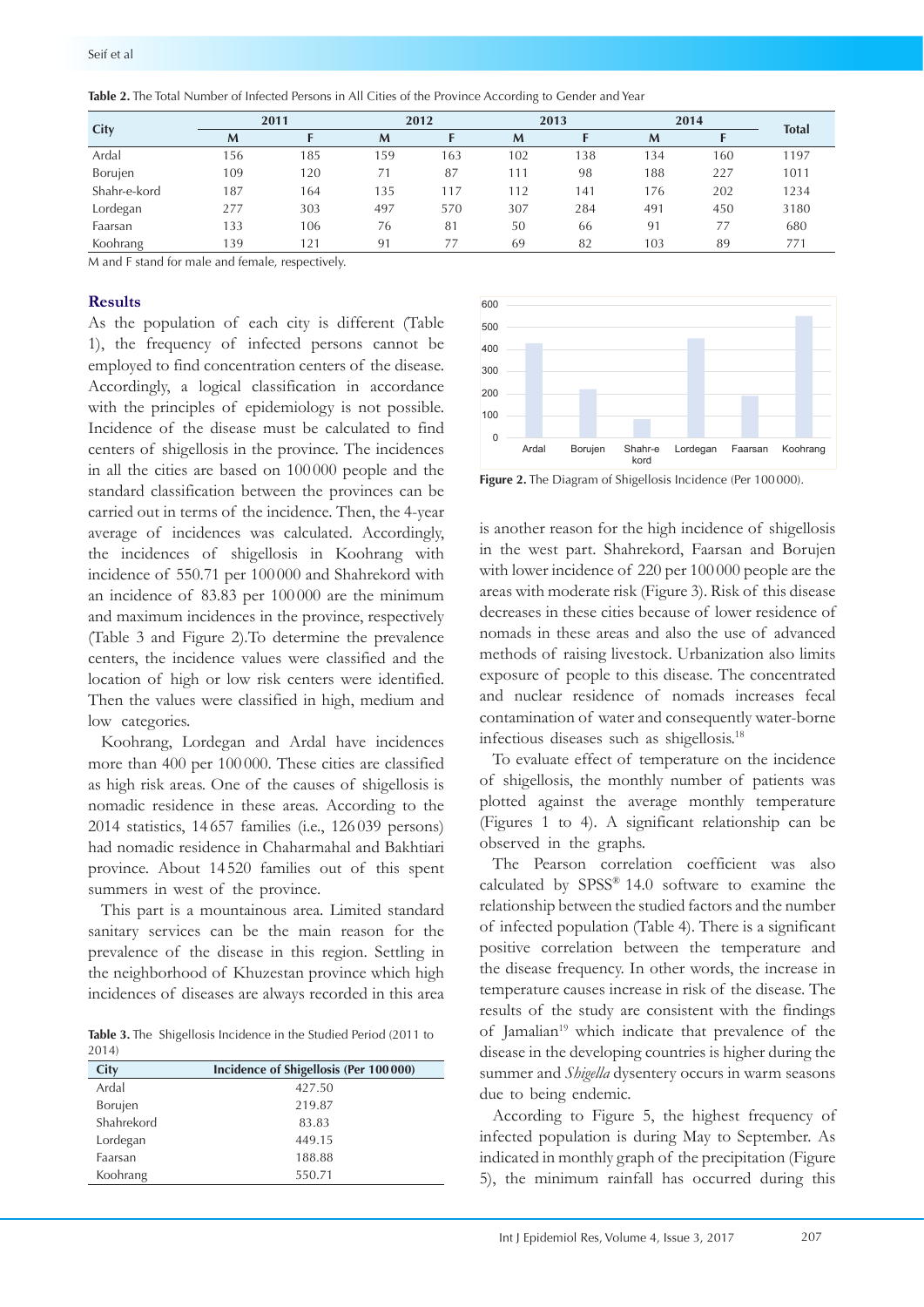

**Figure 3.** The Distribution of Shigellosis Incidence During 2011 to 2014



**Figure 4.** Diagrams of Shigellosis Incidence and Average Monthly Temperature During 2011 to 2014.

period. Therefore, rainfall has negatively influenced on incidence of the disease.

There is also a significant negative correlation between the amount of rainfall and frequency of the



**Figure 5**. Diagrams of Shigellosis Incidence and Average Monthly Rainfall During 2011 to 2014.

disease during 2011 to 2014 (Table 5). This indicates that the frequency of infected people increases with the decrease in the precipitation.

Comparison between the monthly humidity and the number of infected people in the corresponding month indicates a significant consistency between the months with the maximum and the minimum infected people with the months with the highest and lowest humidity (Figure 6). The months with the highest infected people have the lowest humidity.

As indicated in Table 6, there is also a significant negative correlation between the humidity and the disease between 2011 and 2014. The reduction of humidity increases the risk of infection to the disease.

According to Figure 7, there is a consistency between risky centers of the disease and the distribution of pisciculture. The correlation may be due to physical and chemical pollution of water and its subsequent impact on prevalence of the disease.

As previously stated, Shigella mainly have incidences in the warmer areas. This conclusion is true for Ardal and Lordegan but the reason for the high incidence of the disease in Koohrang ,with an average annual temperature less than 10°C, should be different. The other probable influencing factors were examined to find out reason of the high incidence of the disease in Koohrang. The predominance of surface water

**Table 5.** The Correlation Between the Rainfall and Incidences of the Disease

|                  |                                 | Rainfall 2011 | Rainfall 2012 | Rainfall 2013 | Rainfall 2014 |
|------------------|---------------------------------|---------------|---------------|---------------|---------------|
| Shigellosis 2011 | Pearson correlation coefficient | $-0.209$      | $-0.644*$     | $-0.579*$     | $-0.640*$     |
|                  | Sig. (2-tailed)                 | 0.514         | 0.024         | 0.048         | 0.025         |
| Shigellosis 2012 | Pearson correlation coefficient | $-0.495$      | $-0.782**$    | $-0.762**$    | $-0.762**$    |
|                  | Sig. (2-tailed)                 | 0.101         | 0.003         | 0.004         | 0.004         |
| Shigellosis 2013 | Pearson correlation coefficient | $-0.318$      | $-0.712**$    | $-0.670*$     | $-0.706*$     |
|                  | Sig. (2-tailed)                 | 0.313         | 0.009         | 0.017         | 0.010         |
| Shigellosis 2014 | Pearson correlation coefficient | $-0.346$      | $-0.704*$     | $-0.664*$     | $-0.663*$     |
|                  | Sig. (2-tailed)                 | 0.271         | 0.011         | 0.019         | 0.019         |

\*The correlation coefficient is significant at the 0.05 level.

\*\*The correlation coefficient is significant at the 0.01 level.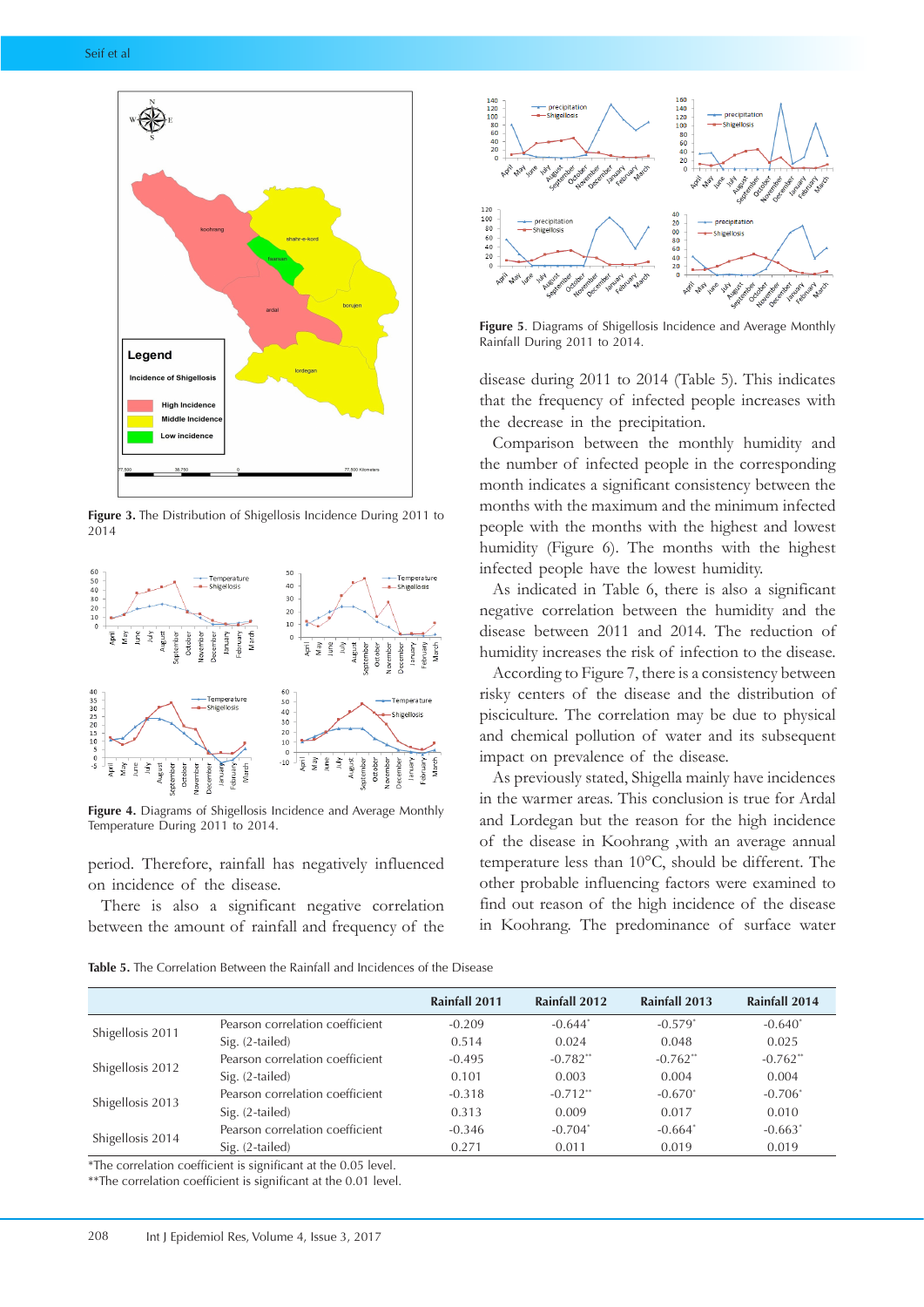|                  |                                 | <b>Humidity 2011</b> | <b>Humidity 2012</b> | Humidity 2013 | Humidity 2014 |
|------------------|---------------------------------|----------------------|----------------------|---------------|---------------|
| Shigellosis 2011 | Pearson correlation coefficient | $-0.714**$           | $-0.518$             | $-0.755**$    | $-0.733**$    |
|                  | Sig. (2-tailed)                 | 0.009                | 0.085                | 0.005         | 0.007         |
| Shigellosis 2012 | Pearson correlation coefficient | $-0.872**$           | $-0.763**$           | $-0.898**$    | $-0.882**$    |
|                  | Sig. (2-tailed)                 | 0.000                | 0.004                | 0.000         | 0.000         |
| Shigellosis 2013 | Pearson correlation coefficient | $-0.795**$           | $-0.610*$            | $-0.838**$    | $-0.821**$    |
|                  | Sig. (2-tailed)                 | 0.002                | 0.035                | 0.001         | 0.001         |
| Shigellosis 2014 | Pearson correlation coefficient | $-0.814**$           | $-0.557$             | $-0.861**$    | $-0.844**$    |
|                  | Sig. (2-tailed)                 | 0.001                | 0.060                | 0.000         | 0.001         |

**Table 6.** The Correlation Between the Humidity and Incidences of the Disease

\*The correlation coefficient is significant at the 0.05 level.

\*\*The correlation coefficient is significant at the 0.01 level.



**Figure 6**. Diagrams of The Shigellosis Incidence and the Average Monthly Humidity During 2011 to 2014.

consumption is the main difference between this city and other cities of the province (Figure 8). According to the announcement of the World Health Organization (WHO), the highest transmission of infectious diseases is through drinking water.<sup>20</sup> More than 90% of the population of this region consume surface water for drinking and only 5% of the consumed water meet the treatment standards. It can be concluded that the high prevalence of the disease in this city may be due to higher consumption (more than 90%) of untreated surface water by the residents.

## **Discussion**

Koohrang, Ardal and Lordegan (the cities located west of Chaharmahal and Bakhtiari province) are risky centers of shigellosis concentration. Proximity to Khuzestan province, the nomadic residence of people and limited access to safe water and also inadequate sanitation in these areas can be reasons for the concentration. In this study, the influence of climatological factors such as temperature, precipitation and humidity on the incidence of shigellosis was analyzed using Pearson correlation coefficient. The results indicate that there is a significant positive correlation between the temperature and incidence



**Figure 7.** The Distribution of Shigellosis and Pisciculture Centers During 2011 to 2014..

of the disease during 2011 to 2014. In other words, increase in the temperature increases the risk of shigellosis. This confirms the findings by Jamalian<sup>19</sup> emphasizing the prevalence of diseases in developing countries due to occurrence of the endemic species of infectious diseases during warm seasons. There is a significant negative correlation between the amount of rainfall and the disease during 2011 to 2014. This is indicative of reduction in the frequency of patients with the increases in rainfall. The humidity also shows significant negative correlation with the disease frequency during the study period.

Other studies in agreement/disagreement with the present study were not available. There have been limitations in this study such as unavailability of the disease statistics in a smaller scale and during